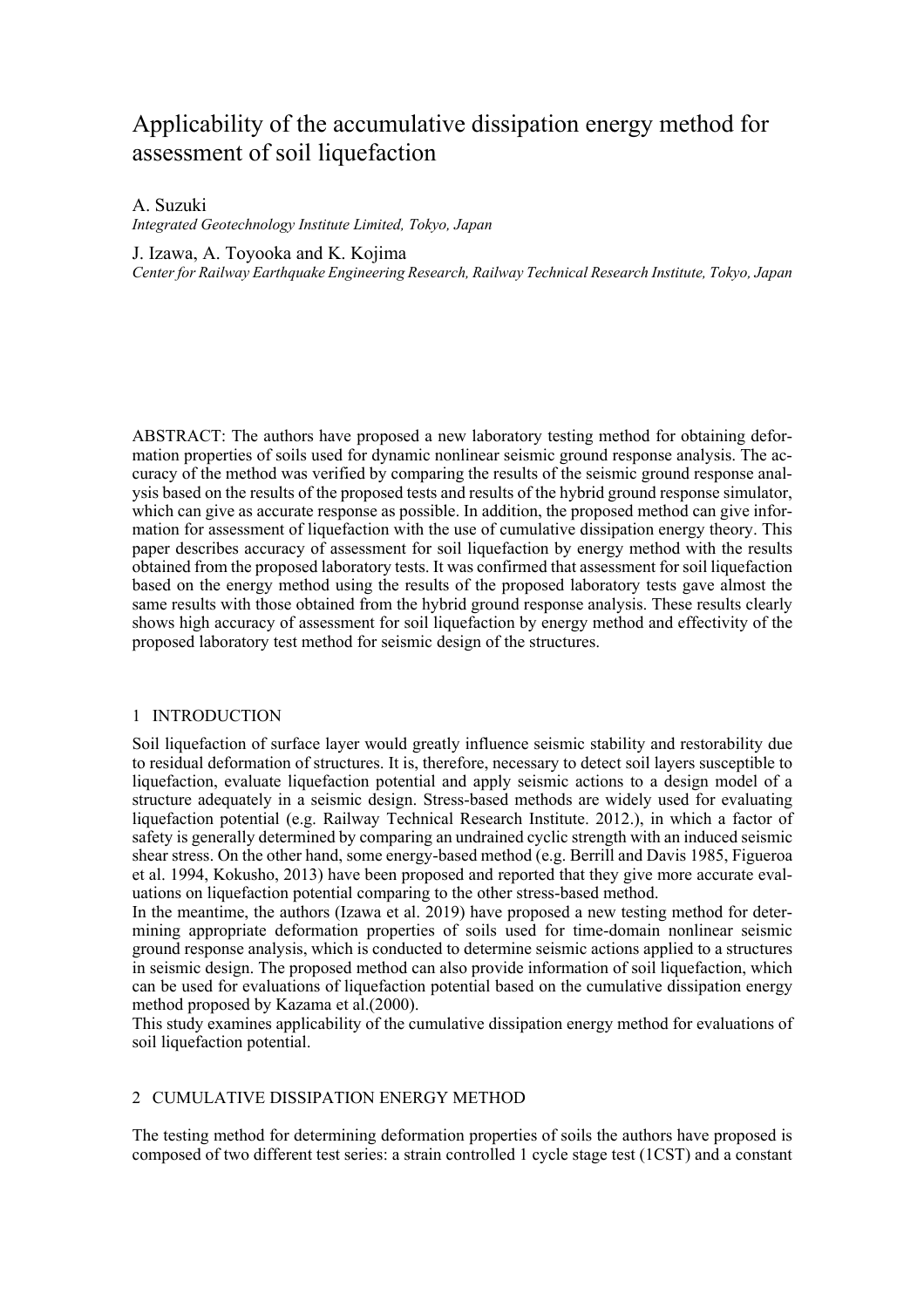

\* A relation of h-y is determined in the same way

Figure 1. Concept of the proposed testing method.

strain cyclic test (CSCT) as indicated in Figure 1. These tests are basically conducted with a torsion shear test apparatus or a simple shear test apparatus in order to simulate pure shear deformation. Details of the respective tests are as follows.

In a 1CST, 1 cyclic shear is repeatedly applied to a specimen under a strain controlled while gradually increasing strain level at each loading stage without consolidation after each loading stage. A purpose of doing this test is to determine  $G/G_0 \gamma$  and h- $\gamma$  relation-ships in a wide strain range eliminating the effect of pore water pressure as much as possible.

The 1CST may give  $G/G_0$ - $\gamma$  and h- $\gamma$  relationships in a wide strain range without effect of pore water pressure, i.e. master curves, to some extent. Effect of excess pore water pressure, however, would be large for large strain level. To obtain the more accurate master curves for large strain level, a few cyclic shear tests under constant strain (CSCT) are conducted at a few strain level, and G and h are determined from an initial loop of  $\tau$ - $\gamma$  relationship of each test. By replacing G and h values of a 1CST with such initial values of CSCTs at large strain level, an accurate master curve can be determined. Additionally, change in G and h only due to excess pore water pressure at a particular shear strain level can be obtained from the CSCT. This information can be effectively used to evaluate effect of pore water pressure on deformation properties for a long duration earthquake. Furthermore, the cumulative dissipation energy, W, can be calculated by the equation (1).

$$
W = \int \tau(\gamma) d\gamma \quad (1)
$$

Evaluation of soil liquefaction potential based on the theory of cumulative dissipation energy (Kazama et al. 2000) can be adopted. In general, a liquefiable soil tends to show an upper limit of cumulative dissipation energy as schematically shown in Figure 1, because stiffness of the soil may reach to approximately zero due to increase of pore water pressure. On the contrary, nonliquefiable soil wound not show clear upper limit since it can keep stiffness and area of  $\tau$ - $\gamma$  loops wound not reach to zero even if a large number of cyclic loading is applied as illustrated in Figure 1(d). We can decide whether a soil layer is liquefiable or non-liquefiable from a result of a CSCT easily, and can suppose an upper limit of cumulative dispersion energy obtained from a CSCT as a kind of liquefaction strength. That is, we can evaluate that a target layer may show soil liquefaction if cumulative energy applied to the target layer may exceed an upper limit of cumulative dispersion energy. Cumulative energy applied to the target layer have to be calculated from a  $\tau$ - $\gamma$ relationships obtained from a ground response analysis. Furthermore, degradation of soil stiffness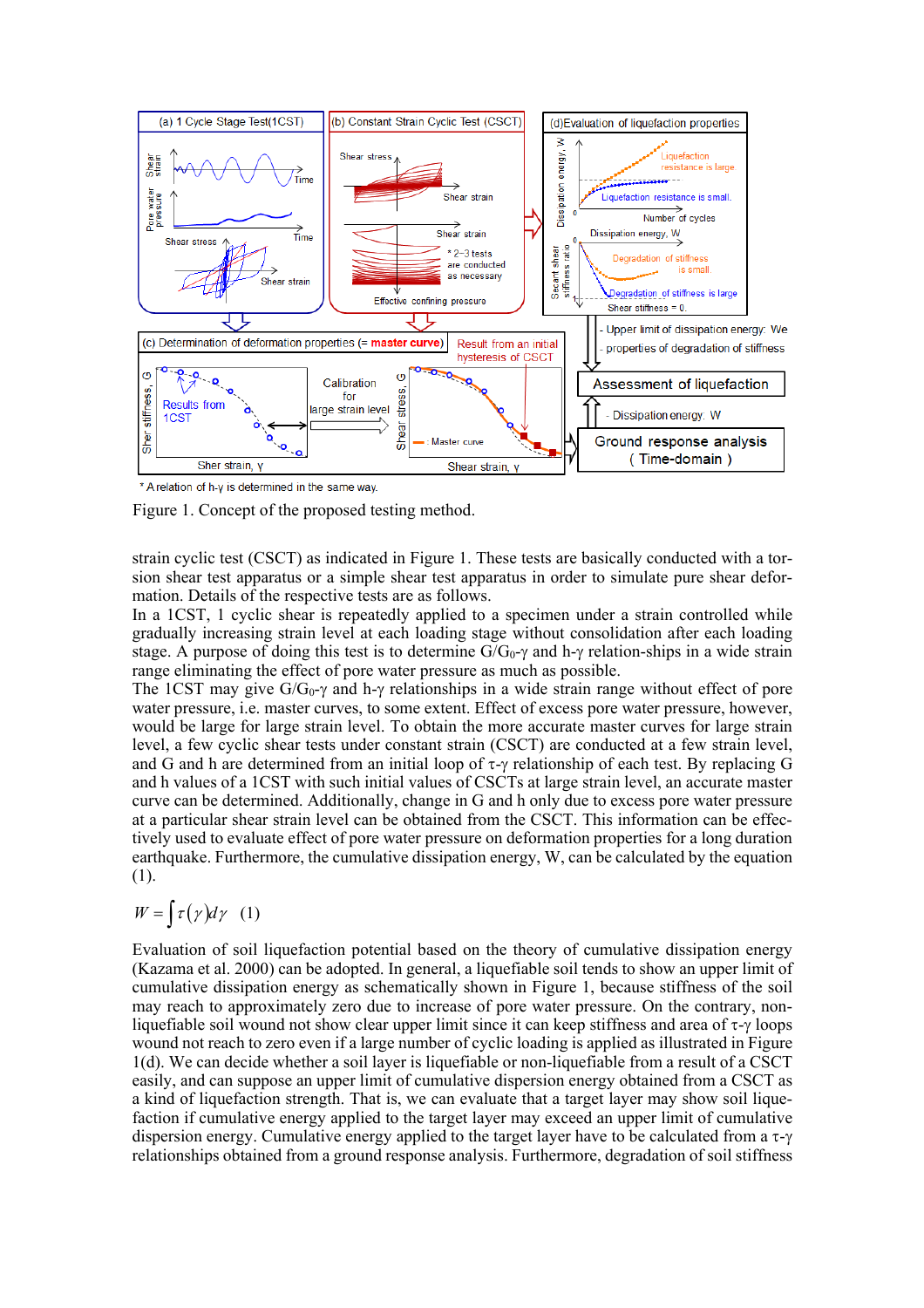

Figure 2. Results obtained from constant strain cyclic loading tests

can be estimated from a relationships between stiffness and cumulative dissipation energy as illustrated in Figure 1(d). This relation is expected to be greatly helpful for a seismic design of structures in consideration of decrease in bearing capacity of foundation ground although it has not been specifically constructed how to use a such relation.

## 3 TRIAL TESTS

#### 3.1 *Outline of the test*

In order to verify the above mentioned theory, firstly, trial tests were conducted using Toyoura sand  $(G_s=2.645, D_{50}=0.190$ mm,  $e_{max}=0.973, e_{min}=0.609, U_c=0.682$  for two cases of relative density of 60% and 80%. The torsion shear test apparatus was used for all of the tests. Confining pressure was 100kPa in isotropic condition (back pressure=200kPa), and the size of the soil specimen was 70mm in the outer diameter, 30mm in the inner diameter and 70mm in the height. Constant strain amplitude of 0.1%, 0.4% and 2.0% were applied to the specimens at the strain velocity of 0.1%/min. All of the tests were conducted under undrained condition.

#### 3.2 *Test results*

Figure 2(a) shows the relationships between the normalized cumulative dissipation energy,  $W/\sigma_c$ . and the cyclic number, obtained from the cyclic shear tests under constant strain, where  $\sigma_c$  is confining pressure in the tests. The results of Toyoura sand with Dr=60% at  $\gamma$ =0.4% and 1.0% showed the clear upper limit at around  $W/\sigma'_{c}=0.01$ , which means that soil liquefaction may occur if the cumulative dissipation energy in the soil layer reaches to  $W/\sigma$ <sup>2</sup> $=$ 0.01 approximately. On the other hand, the upper limit was not observed for the case of  $\gamma=0.1\%$ . It might be inferred from the results that soil liquefaction may not occur even if the cumulative dissipation energy reaches to 0.01 against a small-scale earthquake, for which strain level of the surface ground may be small. Similarly, Toyoura sand with Dr=80% did not show any upper limits at all the strain levels, which means that possibility of soil liquefaction is very low. This trend is corresponding to the past experiences. Figure 2(b) shows the relationships between the degradation ratio of shear stiffness and the normalized cumulative dissipation energy. This shows that Toyoura sand with Dr=60% may lose its stiffness due to liquefaction. On the other hand, Toyoura sand with Dr=80% can maintain approximately 30% of its shear stiffness even if a large number of shear cycles may be applied during an earthquake. In this way, the CST can provide us with very valuable information on soil liquefaction, and may make more accurate evaluation of soil liquefaction possible.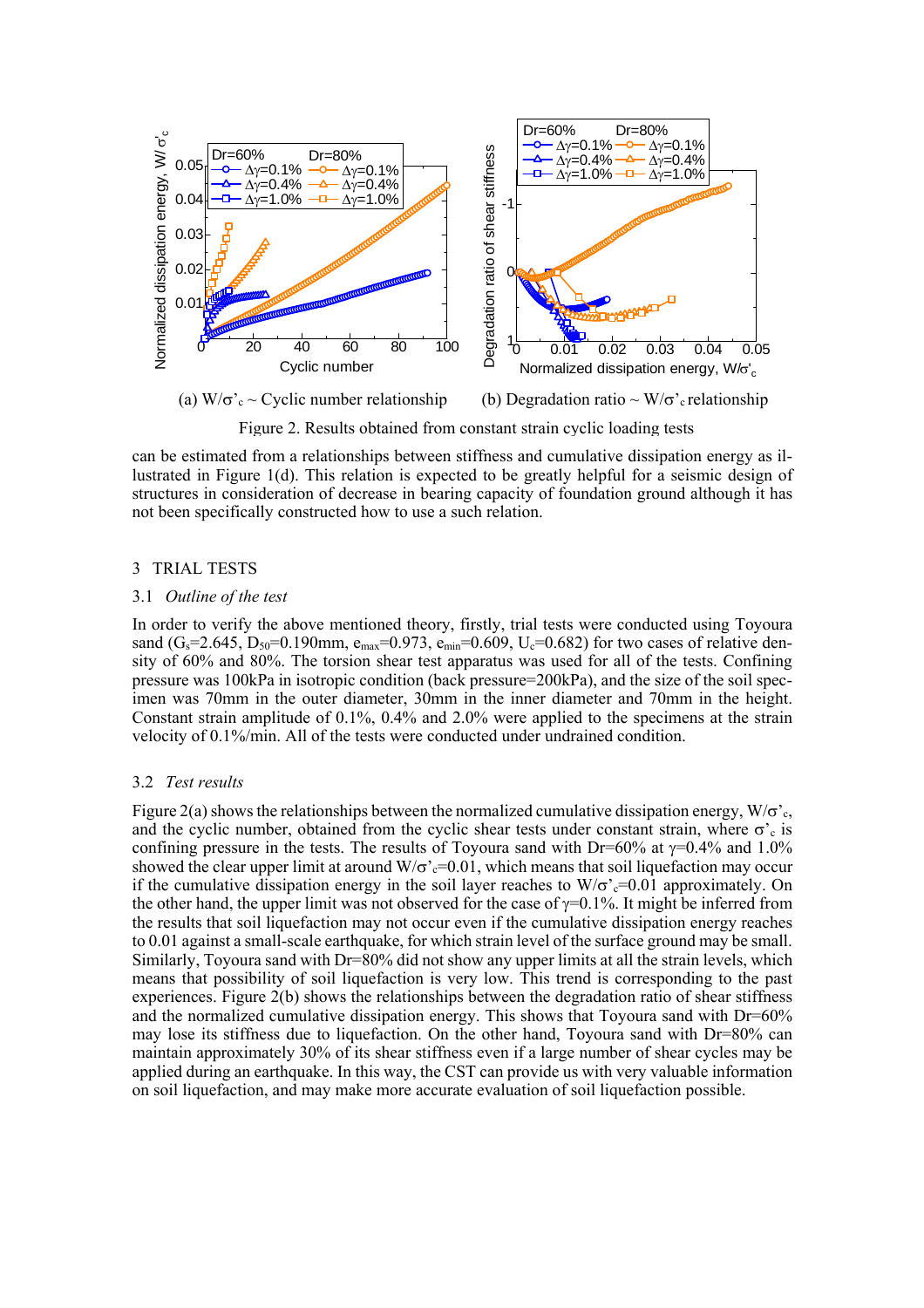

Figure 3. Relationships between Shear stress and shear strain, and excess pore water pressure ratio and shear strain obtained from monotonic loading tests and 1 cycle stage tests.

#### 3.3 *Amplitude of applied strain levels*

Different upper limits were obtained in a test series of  $Dr=60\%$ . Toyoura sand with  $Dr=60\%$  did not show an upper limit at a constant strain level of 0.1%. On the other hand, upper limits of 0.0137 and 0.0127 could be obtained at a constant strain level of 0.4% and 1.0% although these two cases also showed approximately 10% discrepancy. Applied constant strain levels should be carefully set when an upper limit of a soil is determined by CSCT. Figures 3 (a) and (b) show  $\tau$ - $\gamma$ relations of strain controlled 1 cycle stage shear tests (1CSTs) and monotonic torsion shear tests of Toyoura sand with Dr=60% and 80% respectively. Both  $\tau$ - $\gamma$  relations for Dr=60% seems to be identical before shear strain reach to approximately 0.13% as shown in the upper figure of Figure 3(a), which means soil specimens behave elastically and may show hardening with cyclic loadings in elastic area. An excess pore water pressure ratio in the monotonic torsion shear test for Dr=60% increased with increase of shear strain at first, and tended to show decrease after the shear strain of 0.55%. This means that Toyoura sand with Dr=60% tends to show recovery of effective stress after the shear strain of 0.55%. It is supposed that Toyoura sand with Dr=60% showed lowest upper limit in the CSCT for the constant strain level of 0.4%, at which excess pore water pressure is likely to accumulate due to shearing. Therefore, applied constant strain levels in CSCTs for determining upper limit of W should be set in consideration of properties of accumulation of excess pore water pressure obtained from both a 1CST and a monotonic shear test. More detailed discussion is necessary on this point based on more test results and case histories.

# 4 VERIFICATION OF THE ENERGY METHOD

# 4.1 *Outline of the verification*

In order to verify the validity of the proposed testing method, a hybrid ground response analysis (HGRA) was conducted, and results of usual ground response analyses (UGRA) using deformation properties obtained from the proposed and the conventional tests were compared to the results of the hybrid simulation.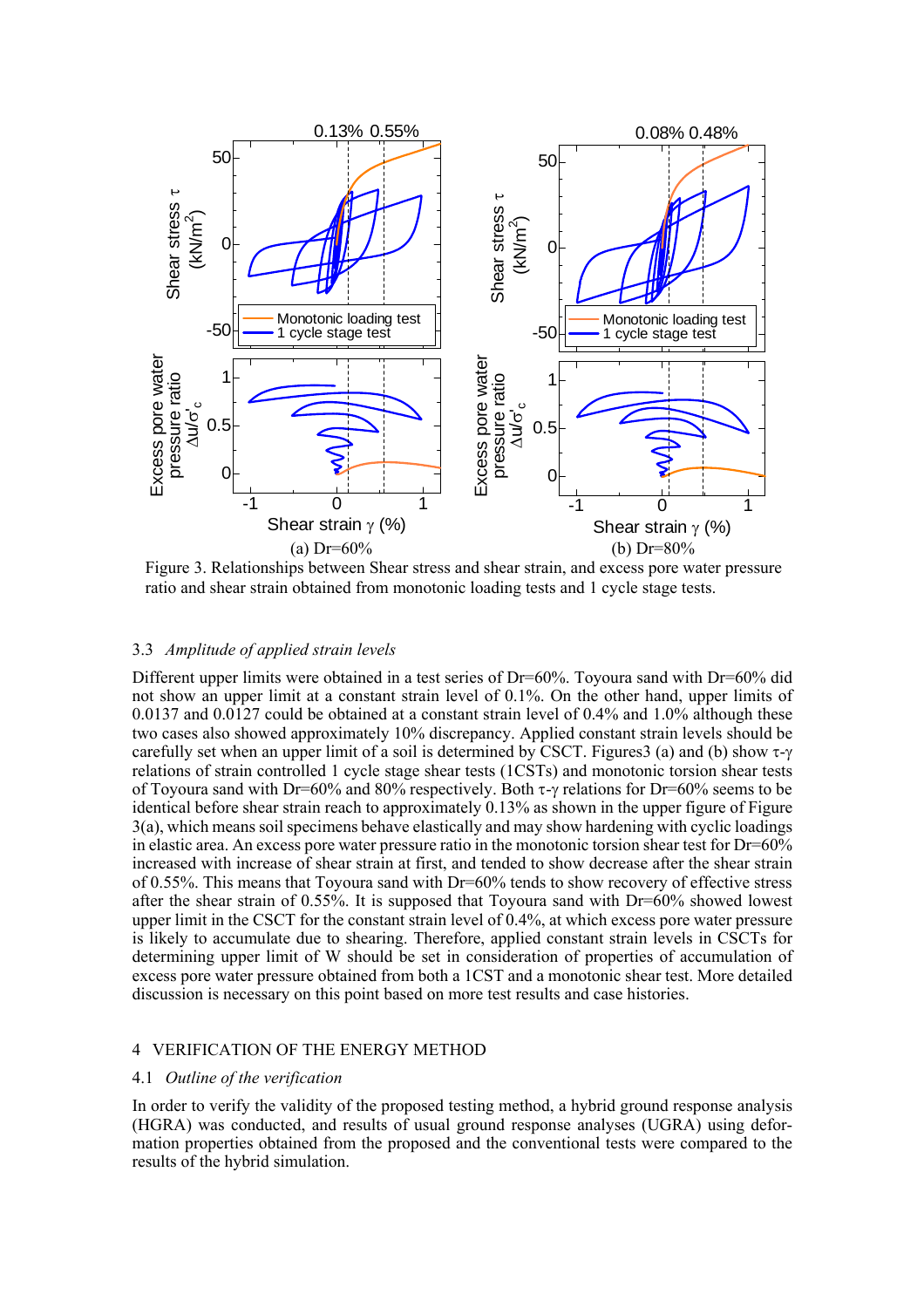



Figure 4. A conceptual figure of a hybrid ground response analysis (HGRA).

Figure 5. Model ground for hybrid and usual ground response analyses.



Figure 6. Deformation properties used in the hybrid and usual ground response analyses

A conceptual figure of Hybrid Ground response analysis (HGRA) is shown in Figure 4. In this analysi, a target layer in a ground response analysis is replaced with a soil specimen of a simple shear test with a confining pressure, and reaction force of the target layer can be obtained from the soil specimen by applying a seismic displacement obtained from a previous step of a response analysis without a mathematical modelling. Therefore, the HGRA can give very accurate response of a target layer without errors in numerical modelling, setting of parameters, a testing and so on. In this paper, the result of the HGRA is considered to be correct values.

The model ground used in the analysis is shown in Figure 5. Nonlinear deformation properties of the soils except for the target layer were modeled by the GHE-S model(Murono and Nogami, 2006) with its standard parameters(Nogami et al., 2012). The level 2 spectrum II earthquake used for the seismic design of Japanese railway structures(Railway Technical Research Institute, 2012) was applied to all of the models.

To assess a soil liquefaction potential by the proposed method based on the dissipation energy, we have to calculate an applied dissipation energy in the target layer by conducting an ground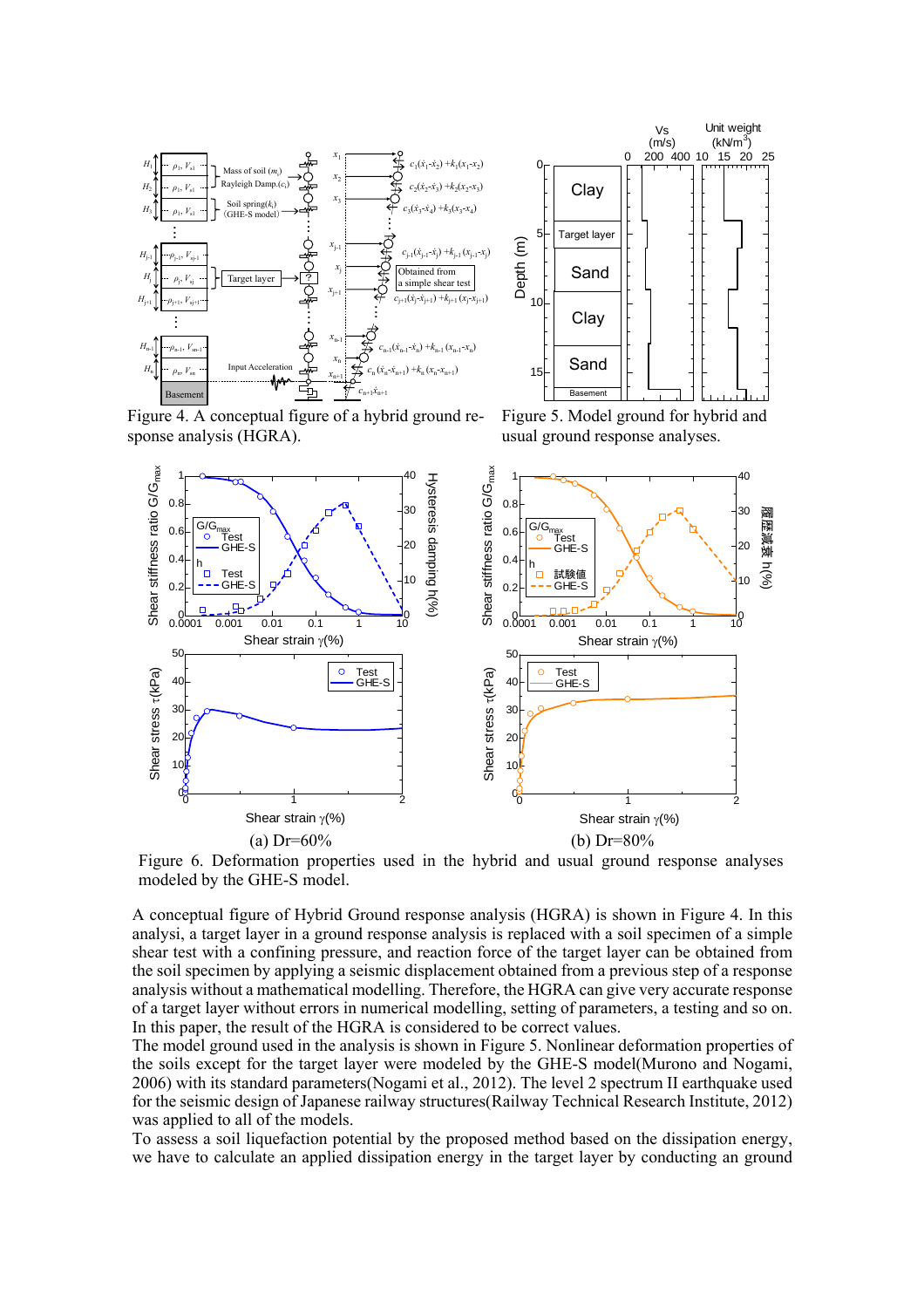

Figure 8. Time histories of seismic response obtained from the HGRAs

response analysis. Then, two cases of usual ground response analyses (UGRA) were conducted for the same model ground shown in Fig, in which deformation properties obtained from the elemental test that the authors(Izawa et al., 2019) have proposed method were applied to the target layer. Parameters for GHE-S model were determined so that  $G/G_{max}$ - $\gamma$  and h- $\gamma$  relationships modeled as the GHE-S model correspond to those of the test results as shown in Figure 6. The GHE-S model can adequately fit the deformation properties.

# 4.2 *Test results and verification*

Figures 7 and 8 show vertical distributions of maximum response and time histories of some typical indexes observed in the HGRAs. As indicated in the time histories of the excess pore water pressure ratio in the case of Dr=60%, the excess pore water pressure ratio reached to 1.0 at approximately 7 seconds, which means soil liquefaction occurred. On the other hand, the excess pore water pressure ratio did not reach to 1.0 in the case of Dr=80% although it gradually increased with shaking.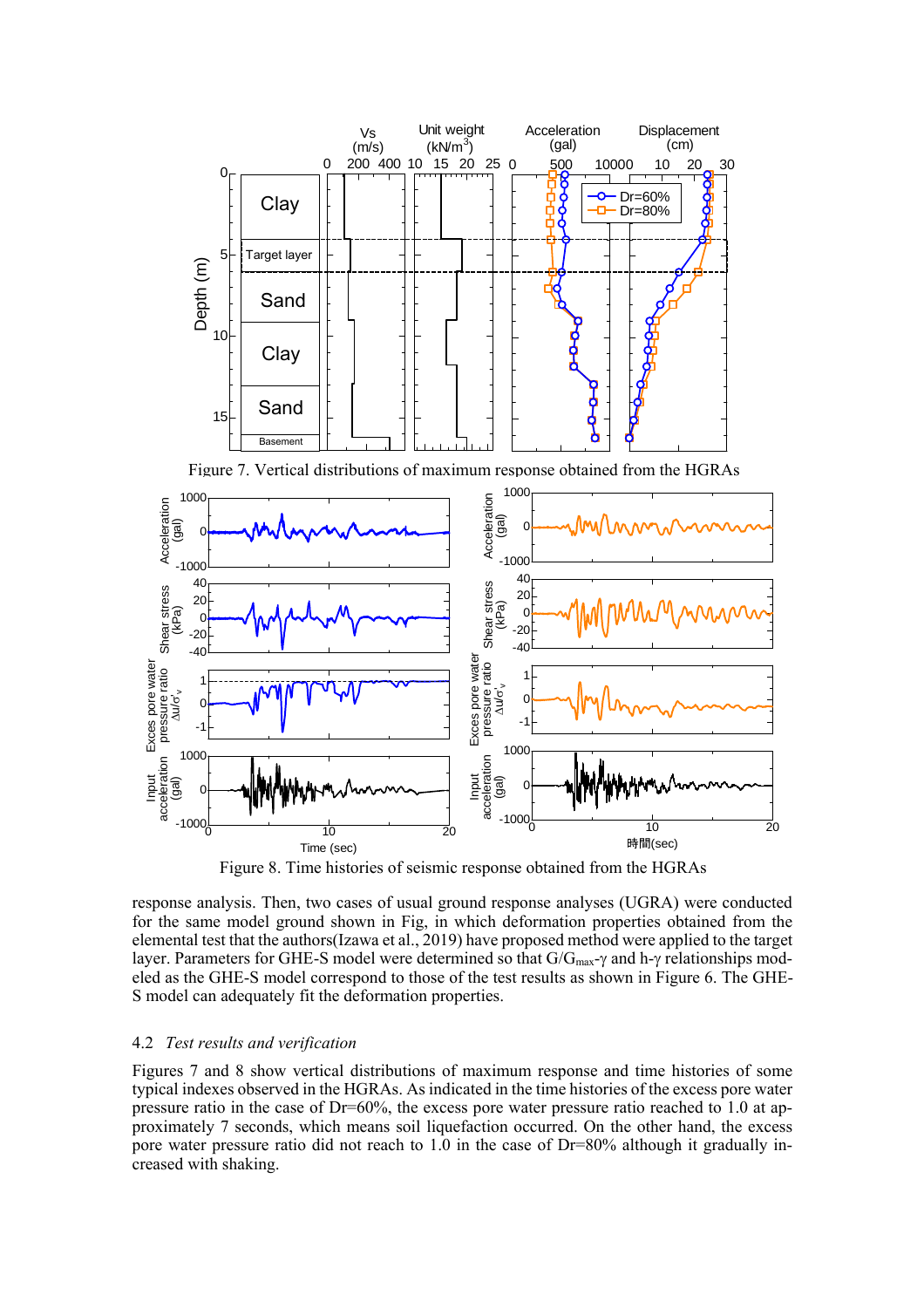

Figure 9. Result of evaluation on liquefaction potential (Dr=60%)

## 4.3 *Liquefaction potential evaluation based on the dissipation energy*

Figures 9 show relationships between the normalized cumulative dissipation energy and the cyclic number obtained from the CSCT, and time histories of the normalized cumulative dissipation energy calculated from the result of the ground response analysis for the case of Dr=60% and 80%. In the case of Dr=60%, the normalized cumulative dissipation energy applied to the target layer calculated from a ground response analysis exceeds at approximately 4 second. This means that the target layer would show soil liquefaction. This evaluation result is corresponding to the result of the HGRS as shown in Figure although the times of occurrence are different. On the other hand, the target layer with Dr=80 is judged to be non-liquefiable layer as the Wa/ $\sigma$ '<sub>c</sub> did not exceed its upper limit, which was not clearly observed in the CSCT at all. Table 1 summaries the results of evaluation of liquefaction potential based on the dissipation energy together with the results of the ordinary FL method. The FL method judged the target layer with Dr=80% would show liquefaction, which is different from the result of the HGRA. This clearly shows that the evaluation of liquefaction potential based on the dissipation energy can give valid result as compared with the ordinary stress based method.

## 5 CONCLUSION

The authors have proposed a new laboratory testing method for obtaining deformation properties of soils used for dynamic nonlinear seismic ground response analysis. This proposed method can give information for evaluation of liquefaction potential based on the cumulative dissipation energy theory. This paper examines the validity of the evaluation of liquefaction potential based on the dissipation energy. In order to compare the correct results and the evaluation results, the hybrid ground response analyses were conducted for the two model grounds with medium and dense